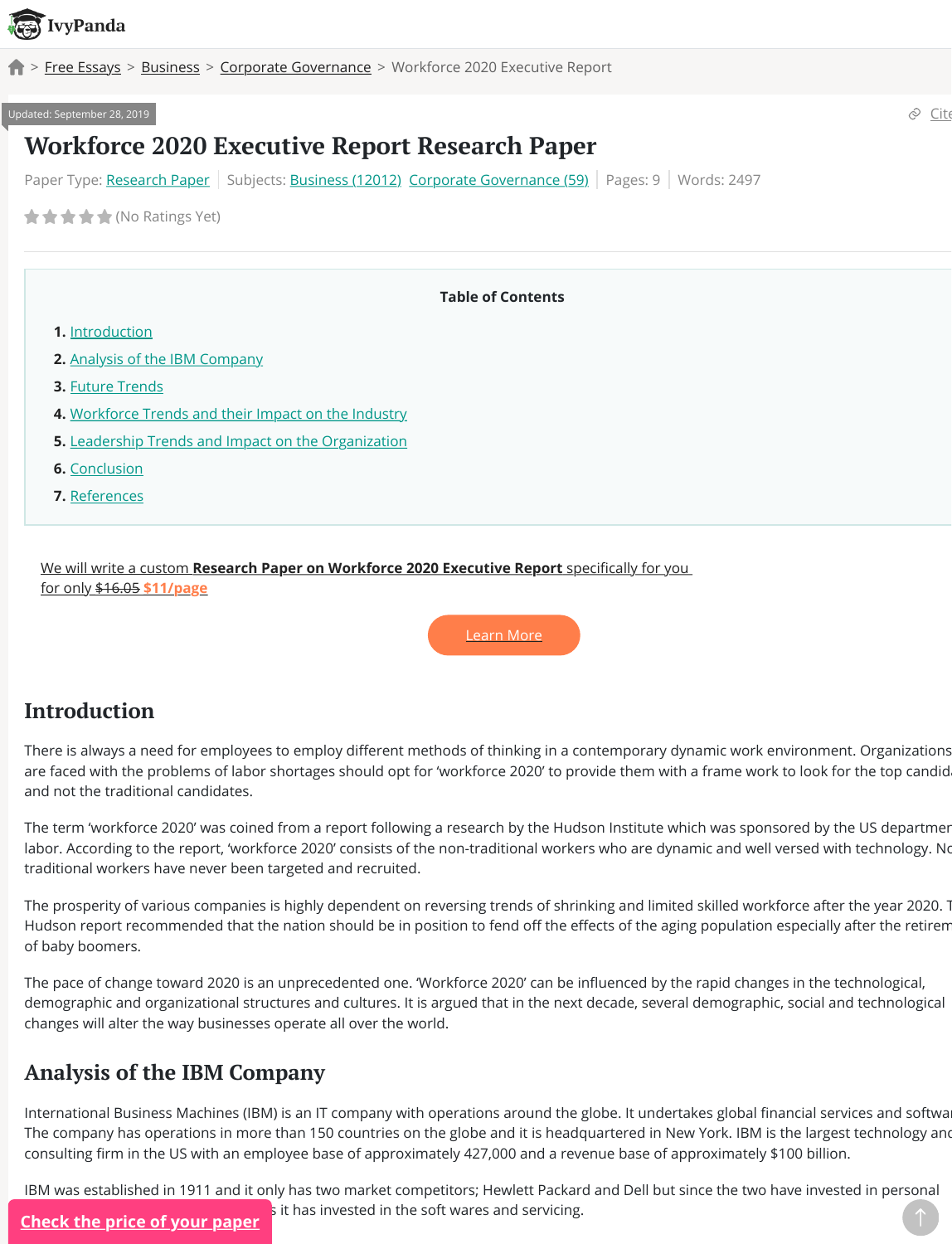# **Future Trends**

Workforce demographic and dynamics: the world will witness war for talent and this is bec human resource. Companies have opted for creative, talented and experienced workforce

Global mobility is a common phenomenon since most companies are daring to go global in creative and diverse workforce. Globalization comes with changing demographics and it has companies are aging and shrinking. This has been characterized by the declining birthrate

Consequently, women have emerged as powerful force in the workforce. This is due to inci altered the dynamics of male-world dominated workplaces and they are slowly finding the DeSimone, 2008).

The emergence of modern networking technologies have altered the way businesses operation. technologies like Facebook, Twitter, MySpace, YouTube and Skype. There only existed fring technology are now main stream, businesses have started adopting them to enhance their

Looking for a paper on **Corporate Governance**? Let's see if we can help you! Get your fi

Learn More

<span id="page-1-0"></span>Video communications have replaced the tedious, expensive and time consuming business communications have enhanced modern communication between employees of one comp

Economic trends: with unexpected cases of economic recession, company economies have turn influence businesses and consumers to adapt to new markets and creative business r

This will put urgency to manufacturing capacities of various companies and their logistical raw materials and talent which may sometimes be in excess. As the economic recovery gai energy and resources, future supply will be stretched leading to a scenario of volatile comr

The above economic scenarios will lead to cases of shortages and political instability. Digital instability of the medium of the medium of the medium of the medium of the medium of the above and the above and the above and high demand for anything with digital content due to high performance linked to it.

By the year 2020, small businesses will create their niche in the market segment since they increased connectedness from technology that can link global economy (The Economist, 2010).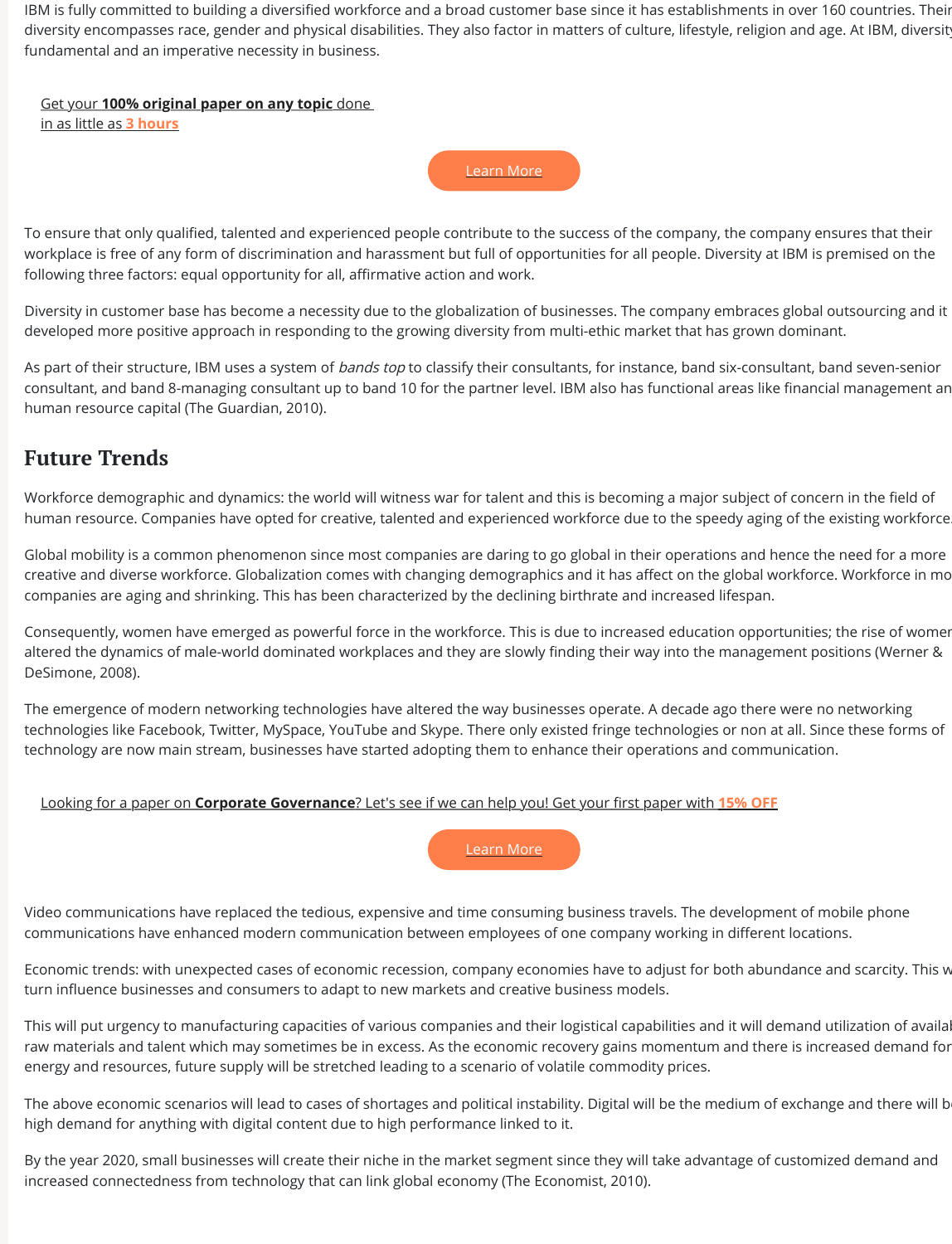responsibility positions in business. An analysis by Booz & Co has indicated that approxima marginalized from the global economy wil have the opportunity to gain employment or to

Rural-urban economy: due to increase in economic opportunities in the urban areas or the of the global population will be living in the urban areas. At IBM demographic trends are in customer centrism and also define the company's future work force.

Social trends: among the social trends that can transform businesses are:

Social network: by 2020, participatory economics will be the order shaping the global economics technology to make informed political, social and economic decisions. The power of the int people hence eliminating social and economic organizations and it will change the bounda

Over the next decades, business operations will be transparent due to proper and open ac computer and technology (ICT) will also see the prominence of social commerce which will of information about the visitors.

Technological trends: there is a rapid growth in businesses that are driven by the economy operations of business and industries.

The power of computing will increase with decreasing costs and it will be characterized by in the environment and around the company. Machine intelligence will take the pace of hu labor in some tasks or duties.

Businesses will employ technology in enhancing creativity and increasing creativity by deve employees, customers and business partners. The use of data can also give a company a s businesses. The digital data that is produced in recent times is exponential and it is only th managing information that can have a competitive advantage.

The utilization of data will result in the creation of new products in the market. IBM, being a its operations in order to enhance its customer base and to reach the global markets. Its network areas of operations areas of  $\alpha$ actualized by the use of technology.

Technology has enhanced the importance of outsourcing; outsourcing has led to the death all kinds of jobs like preparation of tax, personal assistance and X-rays reading.

With technology also, knowledge, work and information can be shared without factoring geographic field of computing, biotechnology and telecommunications have benefited and destroyed the elastro negative and positive impact on national economies, firms and individuals.

Whereas technology will transform the global economy, it will lead to massive unemploym labor force in industries; machines and automations will substitute human labor. Technology will enhance the de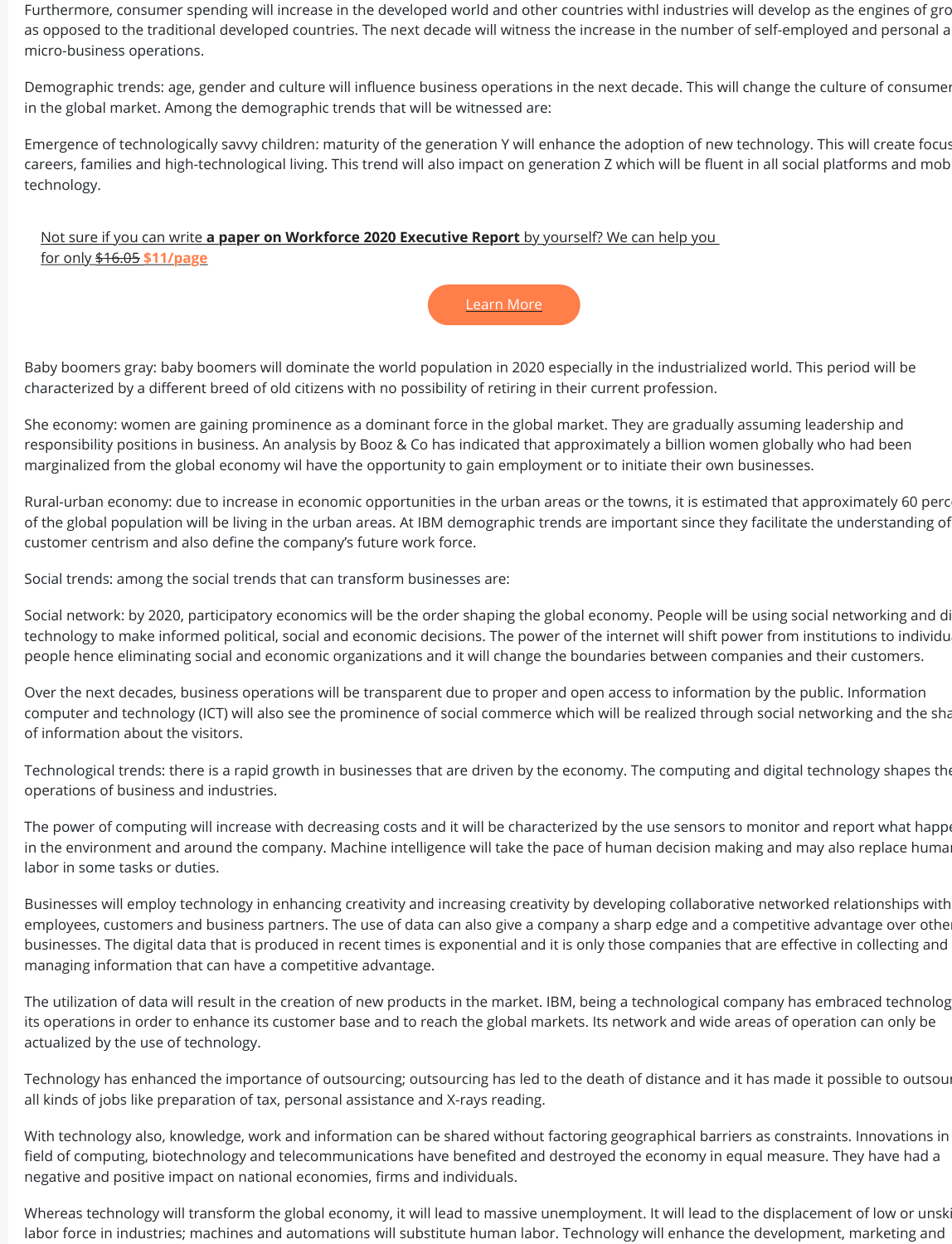servicing of advanced products (D'Amico, n.d).

# <span id="page-3-0"></span>**Workforce Trends and their Impact on the Industry**

Modern companies regard their employees as human capital more than calling them human resources and the year 2020 will be great appreciation of human capital in terms of employee value and attachment where employees will be tools of economic necessity.

In USA, there will be three main trends which will have an impact on virtually all the sectors of the economy; these trends are employee gap, skills gap and ambition gap (Intuit 2020 report, 2010).

Employee gap: it is estimated that workforce falling within the age of 30 to 49 years in the USA will shrink by about 15 million. At similar time, there will be an increase of 16 million workers who will fall within the age of 50 years and above.

Currently, employers demand a higher level of skills which previously needed only a secondary education. This skill gap will technologically a lower skilled cadre and the concept of lifetime employment will be replaced by lifetime employability (CISCO, 2011).

Consequently, there will be increase in jobs that the workers will be willing to take them. Also the people who will be in position to take up almost half of the jobs will be from the minority population. This is because the minority youth will have been educated by the year 2020 to t up such positions.

Skills gap: the young generation of workers will be changing jobs and careers more than 14 times in their employment span. Consequently, 8 percent of the jobs created in the US will require a post-secondary education qualification which currently stands at 52 percent.

There are also numerous workplace transitions due to the merging nature of the employees who are less commoditized and demand more integration. Company leadership has to structure their operations to incorporate these transitions in order to be in line with the demands of these employees.

Leadership of an organization should adopt flattened system of hierarchies, decentralization of decision making and greater autonomy for t employees. This implies that organizational structures must change. The following are the recommendations that need to be implemented b company leadership:

Prioritize mentoring: mentoring, whether formal or informal, is necessity to proliferate future organizations. The mentors can be recruited from within or without the organization. Some mentors can double as career sponsors. Women are particularly beneficiaries of such programs.

Putting emphasis on social responsibility: corporate social responsibilities should be made a central element of a company's strategies so as boost the publicity of the company. Corporate social responsibility differentiates the company in the market environment particularly during

# <span id="page-3-1"></span>**Leadership Trends and Impact on the Organization**

Contemporarily leaders in modern companies are facing a lot of challenges and complexities due to the enormous tasks and unexpected problems like the economic melt down.

It is evident that among the things that have influenced workforce 2020 are the global financial crisis, demographic pressures and the merging markets, all these have forced companies to shift to overseas in search of markets.

To incorporate workforce 2020 into their company strategies, IBM has resorted to various measures like the localization of their managemer

The rising cases of complexities and disruptive forces have a lot of impact on the leadership of organizations. This makes the change of organizational structure and culture as inevitable.

Recommendations for future actions-leadership action to be taken, competencies required and what the organization needs.

## new recruitments (Childs, 2005).

Learning and development: this can be achieved through the incorporation of ICT which can assist in the dissemination of information and instructions. Learning is important in the inculcation of company values into the employees.

Performance reviews: this should be made to be inclusive depending on the information. The information that review is to be based on shour come from different origins and take care of up to date technology. This review should acknowledge team work.

Decentralization and multi-centralization: since it is hard to globalize, company leadership should endeavor to decentralize their operations by establishing centers of competency (Judy & D'Amico, 1997).

## <span id="page-3-2"></span>**Conclusion**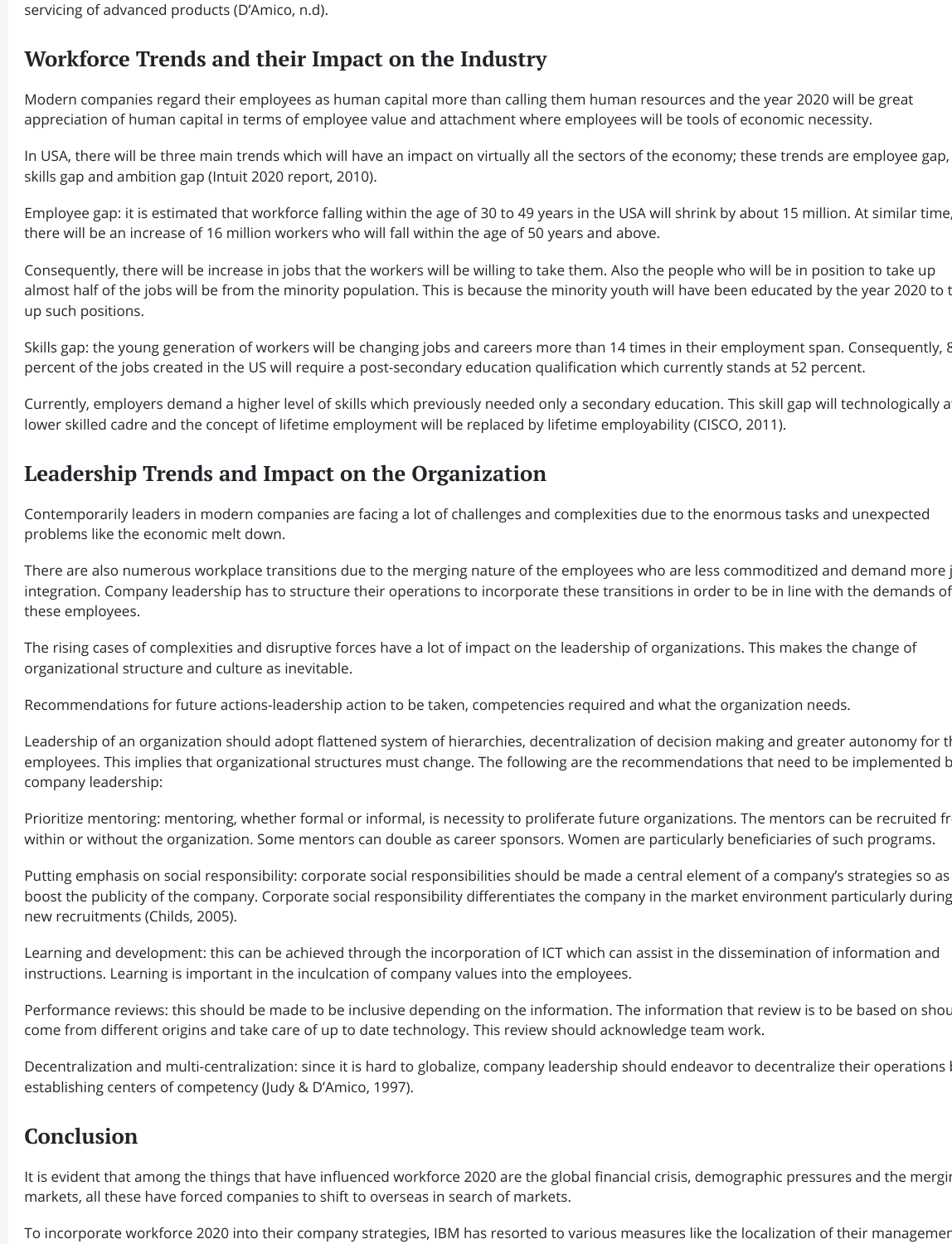Intuit 2020 Report. (2010). <u>Twenty trends that will shape the next decade</u>. *Intuit 2020 Repo* Judy, R. W. & D'Amico, C. (1997). Workforce 2020: work and workers in the 21<sup>st</sup> century. *Edt* The Economist. (2010). Global firms in 2020: The next decade of change for organizations and workers. Business The Guardian. (2010). Company profile of IBM. The Guardian. Web.

Werner, J. M. & DeSimone, R. L. (2008). *Human Resource Development* (5<sup>th</sup> ed). New York, l

This research paper on Workforce 2020 Executive Report was written and submitted by

<span id="page-4-0"></span>Corporate Governance and Social Responsibly

Find free essays, topics

Need a custom **Research Paper** sample written from scratch by professional species



#### **302 certi!ed writers online**

**GET WRITING HELP**

## **CITE THIS PAPER**

[Select a website referencing style:](https://ivypanda.com/essays/corporate-governance-and-social-responsibly-report/)

APA-6

Reference